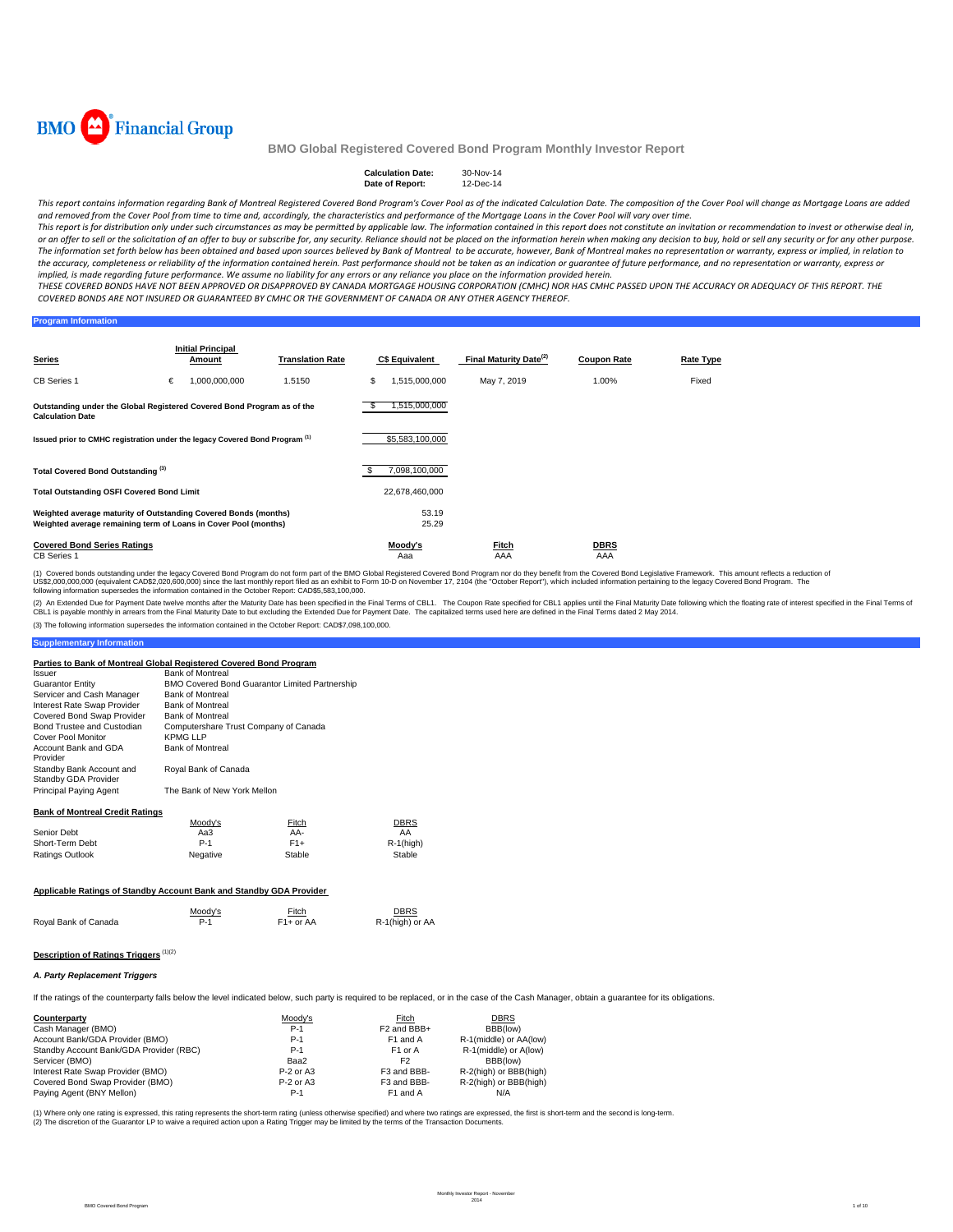

|                                                                                                                                                                                                                                                                                                                                                                                                                                                                                                                        |                | <b>Calculation Date:</b><br>Date of Report: | 30-Nov-14<br>12-Dec-14  |  |  |  |  |  |
|------------------------------------------------------------------------------------------------------------------------------------------------------------------------------------------------------------------------------------------------------------------------------------------------------------------------------------------------------------------------------------------------------------------------------------------------------------------------------------------------------------------------|----------------|---------------------------------------------|-------------------------|--|--|--|--|--|
| <b>B. Summary of Specific Rating Trigger Actions</b><br>I) The following actions are required if the Cash Manager (BMO) undergoes a downgrade below the stipulated rating:                                                                                                                                                                                                                                                                                                                                             |                |                                             |                         |  |  |  |  |  |
|                                                                                                                                                                                                                                                                                                                                                                                                                                                                                                                        | Moody's        | Fitch                                       | <b>DBRS</b>             |  |  |  |  |  |
| a) The Servicer will be required to direct amounts received<br>directly into the GDA Account (or Standby GDA Account if<br>applicable) within 2 Canadian business days and the Cash<br>Manager shall immediately remit any funds held at such<br>time for or on behalf of the Guarantor directly into the GDA<br>Account                                                                                                                                                                                               | $P-1$          | F1 or A                                     | R-1(middle) or AA(low)  |  |  |  |  |  |
| II) The following actions are required if the Servicer (BMO) undergoes a downgrade below the stipulated rating:                                                                                                                                                                                                                                                                                                                                                                                                        |                |                                             |                         |  |  |  |  |  |
|                                                                                                                                                                                                                                                                                                                                                                                                                                                                                                                        | Moody's        | Fitch                                       | <b>DBRS</b>             |  |  |  |  |  |
| a) The Servicer will be required to direct amounts received<br>to the Cash Manager, or GDA as applicable                                                                                                                                                                                                                                                                                                                                                                                                               | $P-1$          | F <sub>1</sub> or A                         | R-1(middle) or BBB(low) |  |  |  |  |  |
| III) The Swap Provider is required to transfer credit support or transfer all of its rights and obligations to a replacement third party, or to<br>obtain a guarantee of its rights and obligations from a third party, if the Swap Provider undergoes a downgrade below the stipulated rating:<br>$Mody's^{(3)}$<br><b>DBRS</b><br>Fitch<br>$P-1$ or A2<br>F1 and A<br>a) Interest Rate Swap Provider<br>R-1(middle) or A (high)<br>b) Covered Bond Swap Provider<br>P-1 or A2<br>F1 and A<br>R-1(middle) or A (high) |                |                                             |                         |  |  |  |  |  |
| IV) The following actions are required if the Issuer (BMO) undergoes a downgrade below the stipulated rating:                                                                                                                                                                                                                                                                                                                                                                                                          |                |                                             |                         |  |  |  |  |  |
| a) Mandatory repayment of the Demand Loan                                                                                                                                                                                                                                                                                                                                                                                                                                                                              | Moody's<br>N/A | Fitch<br>F <sub>2</sub> or BB <sub>H</sub>  | <b>DBRS</b><br>N/A      |  |  |  |  |  |
| b) Cashflows will be exchanged under the Covered Bond<br>Swap Agreement (to the extent not already taking place)                                                                                                                                                                                                                                                                                                                                                                                                       | Baa1           | BBB+                                        | BBB(high)               |  |  |  |  |  |
|                                                                                                                                                                                                                                                                                                                                                                                                                                                                                                                        |                | BBB-                                        |                         |  |  |  |  |  |
| c) Transfer of title to Loans to Guarantor <sup>(4)</sup>                                                                                                                                                                                                                                                                                                                                                                                                                                                              | A3             |                                             | BBB(low)                |  |  |  |  |  |
| <b>Events of Defaults &amp; Test Compliance</b><br>Asset Coverage Test (C\$ Equivalent of Outstanding<br>Covered Bond < Adjusted Aggregate Asset Amount)                                                                                                                                                                                                                                                                                                                                                               |                | Pass                                        |                         |  |  |  |  |  |
| <b>Issuer Event of Default</b>                                                                                                                                                                                                                                                                                                                                                                                                                                                                                         |                | No                                          |                         |  |  |  |  |  |

(3) If no short term rating exists, then A1

(4) The transfer of registered title to the Loans to the Guarantor may be deferred if (A) satisfactory assurances are provided to the Guarantor and the Bond Trustee by The Office of the Superintendent of Financial Institut

| (Applicable to Hard Bullet Covered Bonds) |         |       |                    |  |
|-------------------------------------------|---------|-------|--------------------|--|
| <b>Pre-Maturity Required Ratings</b>      | Moody's | Fitch | DBRS <sup>(1</sup> |  |
|                                           | -<br>ັ  |       | A(high) or A(low)  |  |

Following a breach of the Pre-Maturity test in respect of a Series of Hard Bullet Covered Bonds, and unless the Pre-Maturity Liquidity Ledger is otherwise funded from the other sources, the Partnership shall offer to sell Randomly Selected Loans if Final Maturity Date is within 12 months from the Pre-Maturity Test Date

(1) In the case of DBRS, if Final Maturity Date is within six months of the Pre-Maturity Test Date, then A(high), otherwise A(low).

Are the ratings of the Issuer below the Reserve Fund Required Amount Ratings? No

If the ratings of the Issuer fall below the Reserve Fund Required Amount Ratings, then the Guarantor shall credit or cause to be credited to the Reserve Fund funds up to an amount equal to the Reserve Fund Required Amount.

Reserve Fund Required Amount: Nil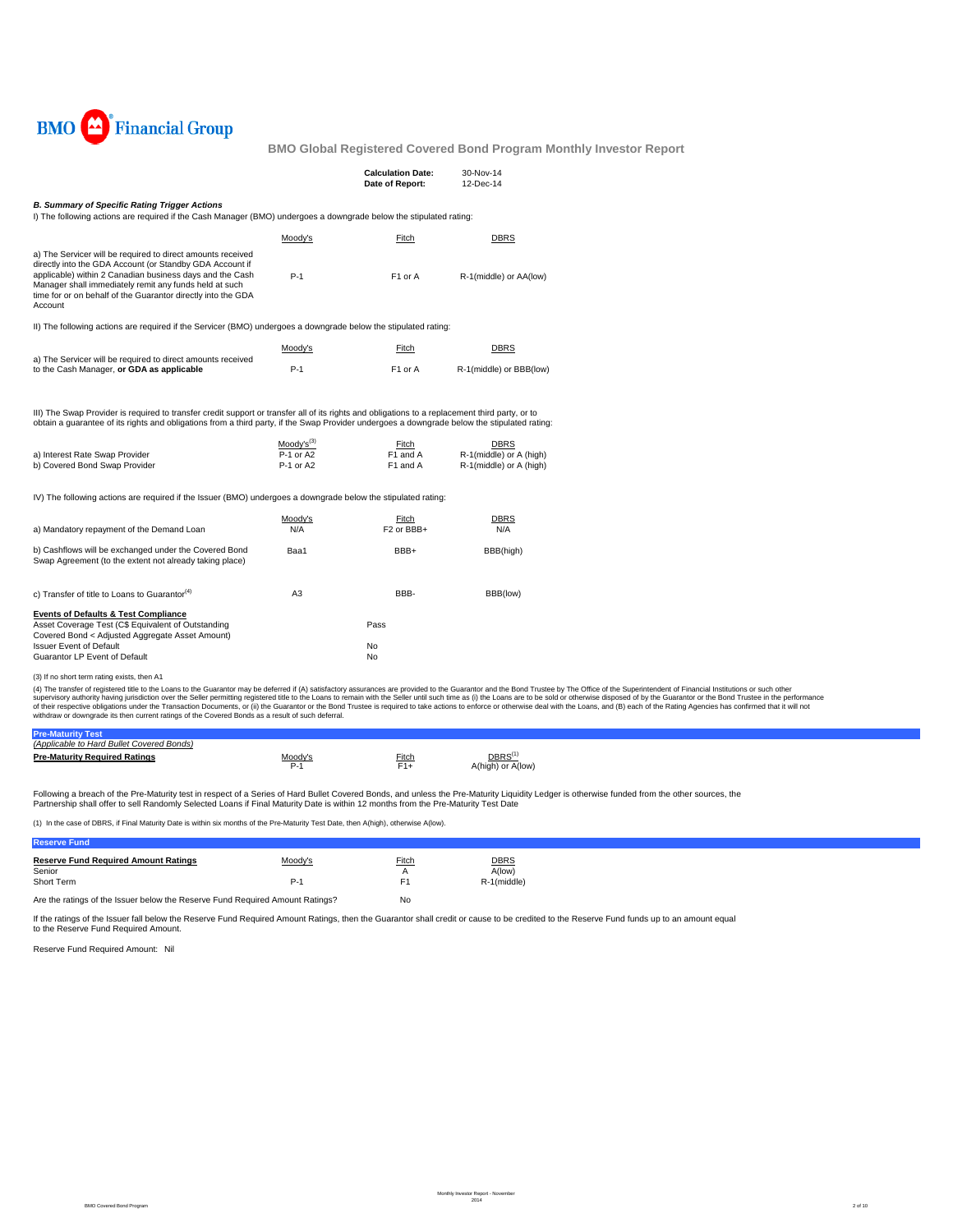

|                                                                                                                                                                                                                                            | <b>Calculation Date:</b><br>Date of Report: | 30-Nov-14<br>12-Dec-14      |        |               |
|--------------------------------------------------------------------------------------------------------------------------------------------------------------------------------------------------------------------------------------------|---------------------------------------------|-----------------------------|--------|---------------|
| <b>Asset Coverage Test</b>                                                                                                                                                                                                                 |                                             |                             |        |               |
| C\$ Equivalent of Outstanding Covered Bonds                                                                                                                                                                                                | 1,515,000,000                               |                             |        |               |
| $A^{(1)}$ = Lesser of (i) Sum of LTV adjusted outstanding principal balance and (ii)<br>Sum of Asset percentage adjusted outstanding principal balance                                                                                     | 5.745.717.421                               |                             | A (i)  | 6,145,152,322 |
| B = Principal receipts not applied                                                                                                                                                                                                         |                                             |                             | A (ii) | 5,745,717,421 |
| $C =$ Cash capital contributions                                                                                                                                                                                                           |                                             | Asset Percentage            | 93.5%  |               |
| $D =$ Substitution assets<br>$E =$ (i) Reserve fund balance<br>(ii) Pre - Maturity liquidity ledger balance                                                                                                                                | ٠.                                          | Maximum Asset<br>Percentage | 95.0%  |               |
| $F = Neqative carry factor calculation$                                                                                                                                                                                                    |                                             |                             |        |               |
| Total: $A + B + C + D + E - F$                                                                                                                                                                                                             | 5,745,717,421                               |                             |        |               |
| <b>Asset Coverage Test Pass/Fail</b><br>(1) Market Value as determined by adjusting, not less than quarterly, the Original Market Value utilizing the Indexation Methodology (see Appendix for details) for subsequent price developments. | <b>Pass</b>                                 |                             |        |               |

| <b>Valuation Calculation</b>                                                                                                                                                                                                   |               |        |                |
|--------------------------------------------------------------------------------------------------------------------------------------------------------------------------------------------------------------------------------|---------------|--------|----------------|
| <b>Trading Value of Covered Bonds</b>                                                                                                                                                                                          | 1.556.541.300 |        |                |
| $A =$ Lesser of i) Present value of outstanding loan balance of Performing<br>Eligible Loans <sup>(1)</sup> and ii) 80% of Market Value <sup>(2)</sup> of properties securing<br>Performing Eligible Loans, net of adjustments | 6.188.617.360 | A (i)  | 6.188.617.360  |
| $B =$ Principal receipts up to calculation date not otherwise applied                                                                                                                                                          |               | A (ii) | 10.750.337.406 |
| $C = Cash$ capital contributions                                                                                                                                                                                               |               |        |                |
| D = Trading Value of any Substitute Assets                                                                                                                                                                                     |               |        |                |
| $E =$ (i) Reserve Fund Balance, if applicable                                                                                                                                                                                  |               |        |                |
| (ii) Pre - Maturity liquidity ledger balance                                                                                                                                                                                   |               |        |                |
| F = Trading Value of Swap Collateral                                                                                                                                                                                           |               |        |                |
| Total: $A + B + C + D + E + F$                                                                                                                                                                                                 | 6.188.617.360 |        |                |

(1) Present value of expected future cash flows of Loans using current market interest rates offered to BMO clients. The effective weighted average rate used for discounting is 2.78%<br>(2) Market Value as determined by adjus

| <b>Intercompany Loan Balance</b>                                 |                          |                                                             |                        |  |  |
|------------------------------------------------------------------|--------------------------|-------------------------------------------------------------|------------------------|--|--|
| Guarantee Loan<br>Demand Loan<br>Total                           |                          | \$<br>1,620,412,341<br>4,715,157,259<br>6,335,569,600<br>Ŝ. |                        |  |  |
| <b>Cover Pool Losses</b>                                         |                          |                                                             |                        |  |  |
| Period end                                                       | <b>Write Off Amounts</b> | <b>Loss Percentage (Annualized)</b>                         |                        |  |  |
| November 30, 2014                                                | \$0                      | 0.00%                                                       |                        |  |  |
| <b>Cover Pool Flow of Funds</b>                                  |                          |                                                             |                        |  |  |
|                                                                  |                          |                                                             |                        |  |  |
|                                                                  | <b>Current Month</b>     | Previous Month                                              |                        |  |  |
| <b>Cash Inflows</b>                                              |                          |                                                             |                        |  |  |
| Principal receipts                                               | 199,037,408              | 277,508,864                                                 |                        |  |  |
| Proceeds for sale of Loans                                       |                          |                                                             |                        |  |  |
| <b>Revenue Receipts</b>                                          | 16,464,964               | 17,005,019                                                  |                        |  |  |
| Swap Receipts<br>Cash Capital Contribution                       | 5,274,182                | 3,909,497                                                   |                        |  |  |
| Advances of Intercompany Loans                                   |                          |                                                             |                        |  |  |
| Guarantee Fee                                                    |                          |                                                             |                        |  |  |
| <b>Cash Outflows</b>                                             |                          |                                                             |                        |  |  |
| Swap Payment                                                     | ٠                        |                                                             |                        |  |  |
| Intercompany Loan interest                                       | (10,024,642)             | (10,075,198)                                                |                        |  |  |
| Intercompany Loan principal                                      | (283, 689, 800)          | (228, 104, 000)                                             |                        |  |  |
| Intercompany Loan repayment                                      |                          |                                                             |                        |  |  |
| Mortgage Top-up Settlement                                       |                          |                                                             |                        |  |  |
| Misc Partnership Expenses                                        | (98)                     | (106)                                                       |                        |  |  |
| <b>Profit Distribution to Partners</b>                           |                          |                                                             |                        |  |  |
| Net inflows/(outflows)                                           | (72, 937, 986)           | 60,244,076                                                  |                        |  |  |
|                                                                  |                          |                                                             |                        |  |  |
| <b>Cover Pool - Summary Statistics</b>                           |                          |                                                             |                        |  |  |
| Asset Type                                                       |                          | Mortgages                                                   |                        |  |  |
| Previous Month Ending Balance                                    |                          | 6,342,041,481                                               |                        |  |  |
| Aggregate Outstanding Balance                                    |                          | \$<br>6,148,918,384                                         |                        |  |  |
| Number of Loans                                                  |                          | 31,472                                                      |                        |  |  |
| Average Loan Size                                                |                          | \$<br>195,377                                               |                        |  |  |
| Number of Primary Borrowers                                      |                          | 30.722                                                      |                        |  |  |
| Number of Properties                                             |                          | 31.472                                                      | Indexed <sup>(1)</sup> |  |  |
|                                                                  |                          | Original <sup>(2)</sup>                                     |                        |  |  |
| Weighted Average Current Loan to Value (LTV)                     |                          | 61.82%                                                      | 54.79%                 |  |  |
| Weighted Average Authorized LTV<br>Weighted Average Original LTV |                          | 69.83%<br>69.83%                                            | 61.60%                 |  |  |
| Weighted Average Seasoning                                       |                          | 30.57 (Months)                                              |                        |  |  |
| Weighted Average Coupon                                          |                          | 3.12%                                                       |                        |  |  |
| Weighted Average Original Term                                   |                          | 55.86 (Months)                                              |                        |  |  |
| Weighted Average Remaining Term                                  |                          | 25.29 (Months)                                              |                        |  |  |
| <b>Substitution Assets</b>                                       |                          | Nil                                                         |                        |  |  |
|                                                                  |                          |                                                             |                        |  |  |

<sup>(1)</sup> Value as determined by adjusting, not less than quarterly, the Original Market Value utilizing the Indexation Methodology (see Appendix for details) for subsequent price developments.<br><sup>(2)</sup> Value as most recently det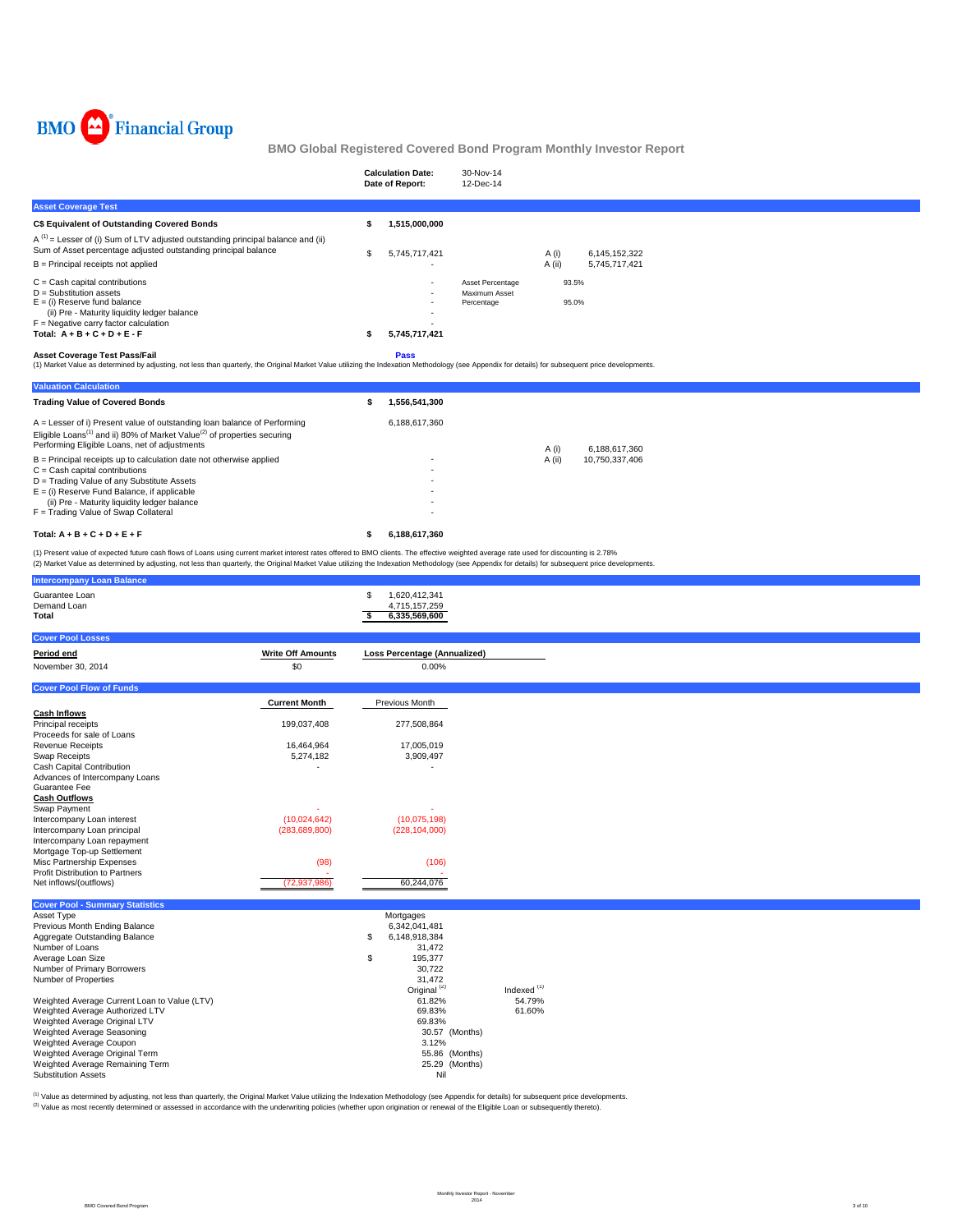

|                                                      | <b>Calculation Date:</b><br>Date of Report: | 30-Nov-14<br>12-Dec-14 |                                            |                    |  |
|------------------------------------------------------|---------------------------------------------|------------------------|--------------------------------------------|--------------------|--|
| <b>Cover Pool - Delinquency Distribution</b>         |                                             |                        |                                            |                    |  |
| <b>Aging Summary</b>                                 | <b>Number of Loans</b>                      | Percentage             | <b>Principal Balance</b>                   | Percentage         |  |
| Current and less than 30 days past due               | 31,435                                      | 99.88                  | \$<br>6,140,607,105                        | 99.86              |  |
| 30 - 59 days past due                                | $\boldsymbol{\Delta}$                       | 0.01                   | \$<br>441,522                              | 0.01               |  |
| 60 - 89 days past due                                | 13                                          | 0.04                   | 4,103,695<br>\$                            | 0.07               |  |
| 90 or more days past due                             | 20                                          | 0.06                   | 3,766,061<br>S                             | 0.06               |  |
| <b>Grand Total</b>                                   | 31,472                                      | 100.00                 | \$<br>6,148,918,384                        | 100.00             |  |
| <b>Cover Pool - Provincial Distribution</b>          |                                             |                        |                                            |                    |  |
| Province                                             | <b>Number of Loans</b>                      | Percentage             | <b>Principal Balance</b>                   | Percentage         |  |
| Alberta                                              | 3,651                                       | 11.60                  | \$<br>811,579,792                          | 13.20              |  |
| <b>British Columbia</b>                              | 3,596                                       | 11.43                  | \$<br>864,944,239                          | 14.07              |  |
| Manitoba                                             | 562                                         | 1.79                   | \$<br>85,208,385                           | 1.39               |  |
| New Brunswick                                        | 631                                         | 2.00                   | \$<br>72,357,095                           | 1.18               |  |
| Newfoundland                                         | 792                                         | 2.52                   | \$<br>120,605,557                          | 1.96               |  |
| Northwest Territories & Nunavut                      |                                             |                        | \$                                         |                    |  |
| Nova Scotia                                          | 1.100                                       | 3.50                   | 171,104,614<br>\$                          | 2.78               |  |
| Ontario                                              | 13,402                                      | 42.58                  | 2,726,840,486<br>S                         | 44.35              |  |
| Prince Edward Island                                 | 202                                         | 0.64                   | 26,608,858<br>\$                           | 0.43               |  |
| Quebec                                               | 6,906                                       | 21.94                  | \$<br>1,162,380,979                        | 18.90              |  |
| Saskatchewan                                         | 630                                         | 2.00                   | \$<br>107,288,379                          | 1.74               |  |
| <b>Yukon Territories</b>                             |                                             |                        | S                                          |                    |  |
| <b>Grand Total</b>                                   | 31,472                                      | 100.00                 | 6,148,918,384<br>\$                        | 100.00             |  |
| <b>Cover Pool - Credit Score Distribution</b>        |                                             |                        |                                            |                    |  |
| <b>Credit Score</b>                                  | <b>Number of Loans</b>                      | Percentage             | <b>Principal Balance</b>                   | Percentage<br>2.04 |  |
| Less than 600 or Unavailable                         | 711                                         | 2.26                   | 125,468,481<br>\$                          |                    |  |
| $600 - 650$                                          | 1,118                                       | 3.55                   | 238,977,022<br>\$                          | 3.89               |  |
| 651 - 700                                            | 3,347                                       | 10.63                  | \$<br>731,243,552                          | 11.89              |  |
| 701 - 750                                            | 7,000                                       | 22.24                  | \$<br>1,512,365,352                        | 24.60              |  |
| 751 - 800                                            | 12,592                                      | 40.01                  | \$<br>2,466,760,458                        | 40.12              |  |
| 801 and Above                                        | 6,704                                       | 21.30                  | 1,074,103,519<br>\$                        | 17.47              |  |
| <b>Grand Total</b>                                   | 31,472                                      | 100.00                 | \$<br>6,148,918,384                        | 100.00             |  |
| <b>Cover Pool - Rate Type Distribution</b>           |                                             |                        |                                            |                    |  |
| <b>Rate Type</b>                                     | <b>Number of Loans</b>                      | Percentage             | <b>Principal Balance</b>                   | Percentage         |  |
| Fixed                                                | 28,496                                      | 90.54                  | 5,466,072,296<br>\$                        | 88.89              |  |
| Variable                                             | 2,976                                       | 9.46                   | 682,846,087<br>\$                          | 11.11              |  |
| <b>Grand Total</b>                                   | 31,472                                      | 100.00                 | \$<br>6,148,918,384                        | 100.00             |  |
| <b>Cover Pool - Mortgage Asset Type Distribution</b> |                                             |                        |                                            |                    |  |
| <b>Mortgage Asset Type</b>                           | <b>Number of Loans</b>                      | Percentage             | <b>Principal Balance</b>                   | Percentage         |  |
| <b>Conventional Amortizing Mortgages</b>             | 31,472                                      | 100.00                 | 6,148,918,384<br>$\boldsymbol{\mathsf{s}}$ | 100.00             |  |
| <b>Grand Total</b>                                   | 31,472                                      | 100.00                 | \$<br>6,148,918,384                        | 100.00             |  |
|                                                      |                                             |                        |                                            |                    |  |
| <b>Cover Pool - Occupancy Type Distribution</b>      |                                             |                        |                                            |                    |  |
| <b>Occupancy Type</b>                                | <b>Number of Loans</b>                      | Percentage             | <b>Principal Balance</b>                   | Percentage         |  |
| Owner Occupied                                       | 26,303                                      | 83.58                  | \$<br>5,013,940,671                        | 81.54              |  |
| Non-Owner Occupied                                   | 5,169                                       | 16.42                  | \$<br>1,134,977,712                        | 18.46              |  |
| <b>Grand Total</b>                                   | 31,472                                      | 100.00                 | s.<br>6,148,918,384                        | 100.00             |  |
|                                                      |                                             |                        |                                            |                    |  |
| <b>Cover Pool - Mortgage Rate Distribution</b>       |                                             |                        |                                            |                    |  |
| Mortgage Rate (%)                                    | <b>Number of Loans</b>                      | Percentage             | <b>Principal Balance</b>                   | Percentage         |  |
| Less than 1.00                                       |                                             |                        | \$                                         |                    |  |
| $1.00 - 3.99$                                        | 29.904                                      | 95.02                  | \$<br>5,947,292,532                        | 96.72              |  |
| $4.00 - 4.49$                                        | 1,204                                       | 3.83                   | \$<br>154,816,162                          | 2.52               |  |
| $4.50 - 4.99$                                        | 262                                         | 0.83                   | \$<br>33,323,551                           | 0.54               |  |
| $5.00 - 5.49$                                        | 83                                          | 0.26                   | \$<br>11,834,770                           | 0.19               |  |
| $5.50 - 5.99$                                        | 19                                          | 0.06                   | \$<br>1,651,369                            | 0.03               |  |
| $6.00 - 6.49$                                        |                                             |                        | \$                                         |                    |  |
| $6.50 - 6.99$                                        |                                             |                        | \$                                         |                    |  |
| $7.00 - 7.49$                                        |                                             |                        | \$                                         |                    |  |
| $7.50 - 7.99$                                        |                                             |                        | \$                                         |                    |  |
| 8.00 and Above                                       |                                             |                        |                                            |                    |  |
| <b>Grand Total</b>                                   | 31,472                                      | 100.00                 | 6,148,918,384<br>\$                        | 100.00             |  |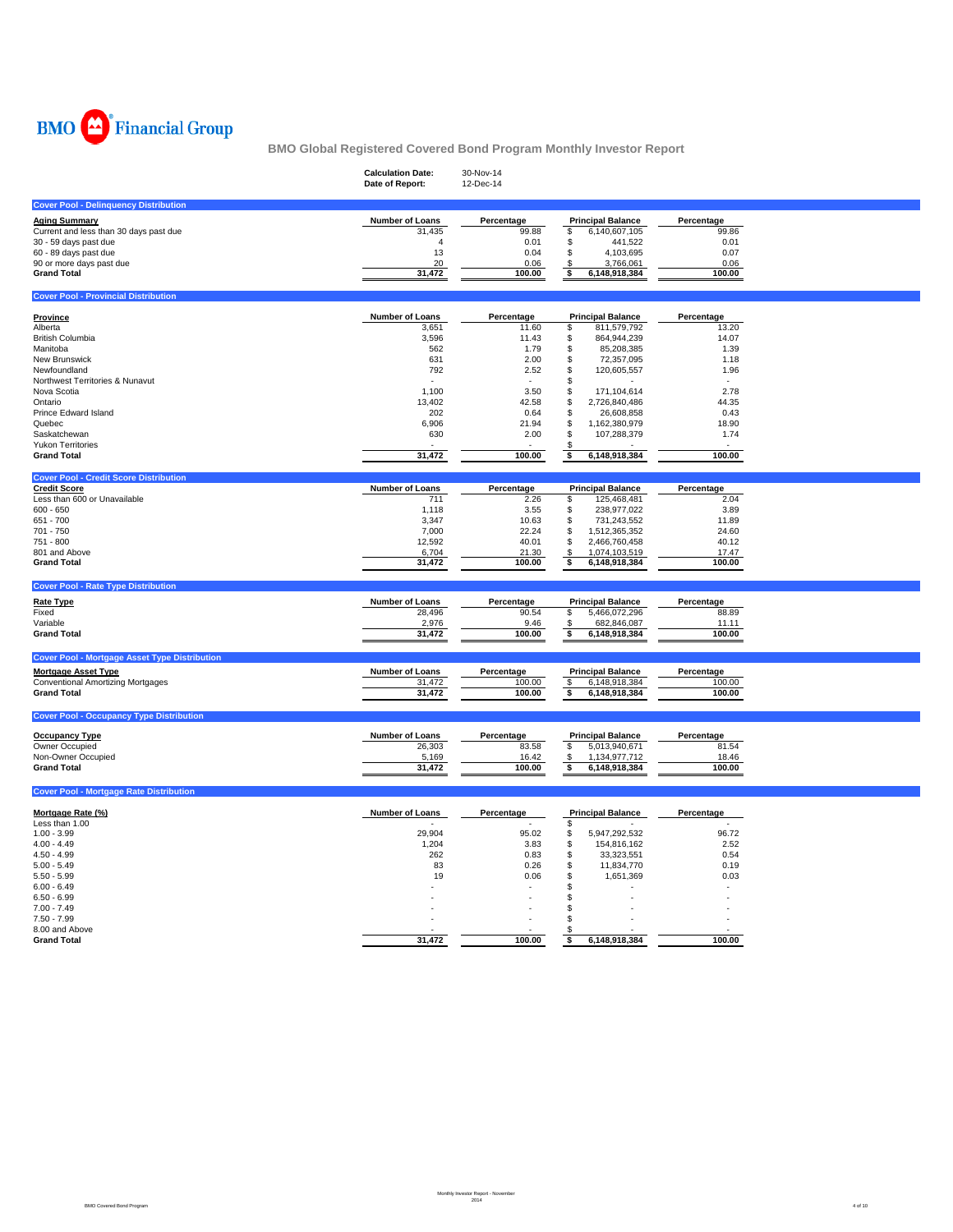

**Cover Pool - Remaining Term Distribution** 

**BMO Global Registered Covered Bond Program Monthly Investor Report**

|                                           | <b>Calculation Date:</b><br>Date of Report: | 30-Nov-14<br>12-Dec-14 |    |                          |            |  |
|-------------------------------------------|---------------------------------------------|------------------------|----|--------------------------|------------|--|
| Cover Pool - Indexed LTV Distribution (1) |                                             |                        |    |                          |            |  |
| Indexed LTV (%)                           | <b>Number of Loans</b>                      | Percentage             |    | <b>Principal Balance</b> | Percentage |  |
| 20,00 and Below                           | 3,633                                       | 11.54                  |    | 237,031,978              | 3.85       |  |
| $20.01 - 25.00$                           | 1,645                                       | 5.23                   | S  | 175,330,342              | 2.85       |  |
| 25.01 - 30.00                             | 1,777                                       | 5.65                   | S  | 227,279,037              | 3.70       |  |
| $30.01 - 35.00$                           | 1,871                                       | 5.94                   | S  | 279,238,008              | 4.54       |  |
| $35.01 - 40.00$                           | 1,764                                       | 5.60                   | S  | 291,168,552              | 4.74       |  |
| $40.01 - 45.00$                           | 1,783                                       | 5.67                   | £. | 326,708,506              | 5.31       |  |
| 45.01 - 50.00                             | 1,922                                       | 6.11                   | S  | 394,321,624              | 6.41       |  |
| $50.01 - 55.00$                           | 2,108                                       | 6.70                   | S  | 491,631,694              | 8.00       |  |
| $55.01 - 60.00$                           | 2,554                                       | 8.12                   | S  | 637,644,404              | 10.37      |  |
| $60.01 - 65.00$                           | 3,596                                       | 11.43                  | S  | 930,862,073              | 15.14      |  |
| 65.01 - 70.00                             | 6,072                                       | 19.29                  | S  | 1,474,302,106            | 23.98      |  |
| 70.01 - 75.00                             | 2,379                                       | 7.56                   | £. | 589.974.746              | 9.59       |  |
| 75.01 - 80.00                             | 368                                         | 1.17                   |    | 93,425,312               | 1.52       |  |
| 80.01 and Above                           |                                             |                        |    |                          |            |  |
| <b>Grand Total</b>                        | 31,472                                      | 100.00                 |    | 6,148,918,384            | 100.00     |  |

<sup>(1)</sup> Value as determined by adjusting, not less than quarterly, the Original Market Value utilizing the Indexation Methodology (see Appendix for details) for subsequent price developments.

| <b>Months to Maturity</b> | <b>Number of Loans</b> | Percentage               |     | <b>Principal Balance</b> | Percentage |
|---------------------------|------------------------|--------------------------|-----|--------------------------|------------|
| Less than 12              | 6.579                  | 20.90                    | \$. | 156,176,668              | 18.80      |
| $12 - 17$                 | 4,090                  | 13.00                    | S   | 695,290,154              | 11.31      |
| $18 - 24$                 | 2,311                  | 7.34                     | S   | 495,876,503              | 8.06       |
| $25 - 30$                 | 3.770                  | 11.98                    | S   | 719.249.392              | 11.70      |
| $31 - 36$                 | 10.777                 | 34.24                    | S   | 2.265.441.302            | 36.84      |
| $37 - 42$                 | 3,829                  | 12.17                    | S   | 796.675.411              | 12.96      |
| $43 - 48$                 | 116                    | 0.37                     | S   | 20,208,954               | 0.33       |
| $49 - 54$                 |                        | $\sim$                   |     |                          |            |
| $55 - 60$                 |                        | $\overline{\phantom{a}}$ |     |                          |            |
| $61 - 63$                 |                        | $\overline{\phantom{a}}$ |     |                          |            |
| 72 and Above              |                        |                          |     |                          |            |
| <b>Grand Total</b>        | 31.472                 | 100.00                   |     | 6,148,918,384            | 100.00     |

| <b>Cover Pool - Remaining Principal Balance Distribution</b> |                        |            |   |                          |            |
|--------------------------------------------------------------|------------------------|------------|---|--------------------------|------------|
| <b>Remaining Principal Balance (C\$)</b>                     | <b>Number of Loans</b> | Percentage |   | <b>Principal Balance</b> | Percentage |
| 99,999 and Below                                             | 7.821                  | 24.85      | ж | 496.892.277              | 8.08       |
| 100.000 - 199.999                                            | 11.756                 | 37.35      | S | 1,748,989,105            | 28.44      |
| 200.000 - 299.999                                            | 7.047                  | 22.39      | S | 1.717.454.990            | 27.93      |
| 300.000 - 399.999                                            | 2.743                  | 8.72       |   | 935.445.249              | 15.21      |
| 400.000 - 499.999                                            | 1,049                  | 3.33       |   | 464.648.347              | 7.56       |
| 500,000 - 599,999                                            | 472                    | 1.50       |   | 255.957.575              | 4.16       |
| 600.000 - 699.999                                            | 208                    | 0.66       |   | 133.255.166              | 2.17       |
| 700.000 - 799.999                                            | 121                    | 0.38       |   | 90.187.935               | 1.47       |
| 800.000 - 899.999                                            | 63                     | 0.20       |   | 53.639.634               | 0.87       |
| $900.000 - 999.999$                                          | 42                     | 0.13       |   | 39.407.323               | 0.64       |
| 1.000.000 - 1.499.999                                        | 103                    | 0.33       |   | 122.657.987              | 1.99       |
| 1.500.000 - 2.000.000                                        | 32                     | 0.10       |   | 55.085.984               | 0.90       |
| 2,000,000 - 3,000,000                                        | 15                     | 0.05       |   | 35.296.813               | 0.57       |
| 3,000,000 and Above                                          |                        |            |   |                          |            |
|                                                              | 31.472                 | 100.00     |   | 6.148.918.384            | 100.00     |

| <b>Cover Pool - Property Type Distribution</b> |                        |            |                          |            |
|------------------------------------------------|------------------------|------------|--------------------------|------------|
| <b>Property Type</b>                           | <b>Number of Loans</b> | Percentage | <b>Principal Balance</b> | Percentage |
| Condominium                                    | 5,113                  | 16.25      | 889.838.582              | 14.47      |
| Multi-Residential                              | 1.723                  | 5.47       | 402.786.955              | 6.55       |
| Single Family                                  | 22,782                 | 72.39      | 4.505.450.145            | 73.27      |
| Townhouse                                      | 1.854                  | 5.89       | 350.842.701              | 5.7'       |
| <b>Grand Total</b>                             | 31.472                 | 100.00     | 6.148.918.384            | 100.00     |
|                                                |                        |            |                          |            |

*Note: Percentages and totals in the above tables may not add exactly due to rounding.*

**Cover Pool - Indexed LTV and Delinquency Distribution by Province (1)**

|          |                 |                                                     |                           | <b>Aging Summary</b>      |                             |             |
|----------|-----------------|-----------------------------------------------------|---------------------------|---------------------------|-----------------------------|-------------|
| Province | Indexed LTV (%) | <b>Current and</b><br>less than 30<br>days past due | 30 to 59<br>days past due | 60 to 89<br>days past due | 90 or more<br>days past due | Total       |
| Alberta  | 20.00 and Below | \$<br>26,026,595                                    |                           | $\overline{\phantom{a}}$  |                             | 26,026,595  |
|          | $20.01 - 25$    | 20,655,283                                          |                           |                           |                             | 20,655,283  |
|          | $25.01 - 30$    | 24.168.345                                          |                           | 86,284                    |                             | 24,254,629  |
|          | $30.01 - 35$    | 32.946.281                                          |                           |                           |                             | 32,946,281  |
|          | $35.01 - 40$    | 35.271.358                                          |                           |                           |                             | 35,271,358  |
|          | $40.01 - 45$    | 39,932,939                                          |                           |                           |                             | 39,932,939  |
|          | $45.01 - 50$    | 58.799.587                                          |                           |                           |                             | 58,799,587  |
|          | $50.01 - 55$    | 68.058.123                                          |                           | $\overline{\phantom{a}}$  |                             | 68,058,123  |
|          | $55.01 - 60$    | 109.318.053                                         |                           | ٠                         |                             | 109,318,053 |
|          | $60.01 - 65$    | 165.372.328                                         |                           | $\sim$                    |                             | 165.372.328 |
|          | $65.01 - 70$    | 179,164,886                                         |                           |                           |                             | 179,164,886 |
|          | $70.01 - 75$    | 51,779,730                                          |                           |                           |                             | 51,779,730  |
|          | $75.01 - 80$    |                                                     |                           |                           |                             |             |
|          | 80.01 and Above |                                                     |                           |                           |                             |             |
|          |                 | 811,493,508                                         |                           | 86,284                    |                             | 811,579,792 |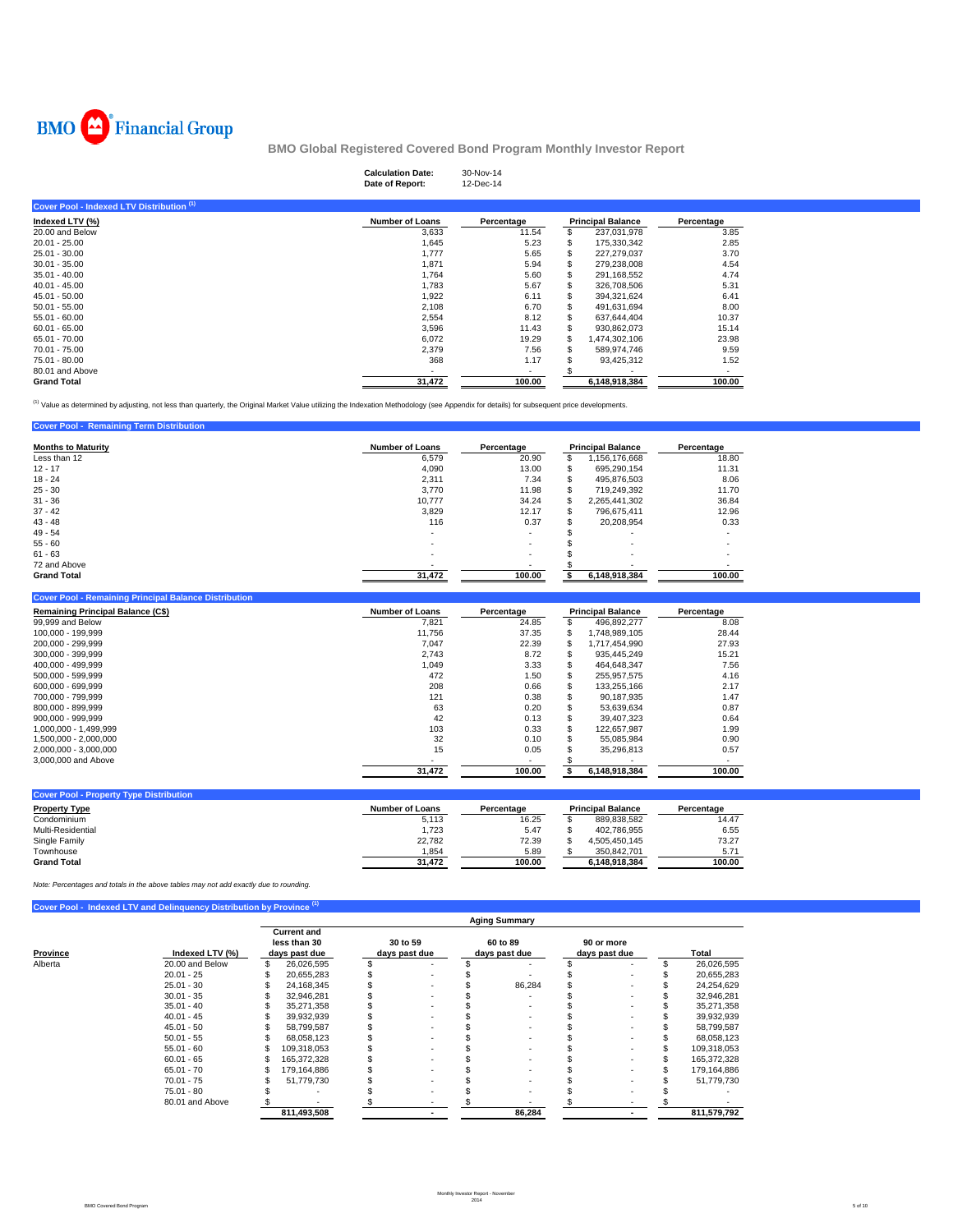

**Calculation Date:** 30-Nov-14 **Date of Report:** 12-Dec-14

|                                            |                               |                                    |                     | <b>Aging Summary</b> |               |                   |
|--------------------------------------------|-------------------------------|------------------------------------|---------------------|----------------------|---------------|-------------------|
|                                            |                               | <b>Current and</b><br>less than 30 | 30 to 59            | 60 to 89             | 90 or more    |                   |
|                                            | Indexed LTV (%)               | days past due                      |                     | days past due        | days past due | Total             |
| <u>Province</u><br><b>British Columbia</b> | 20.00 and Below               | \$<br>48,052,668                   | days past due<br>\$ | \$                   | \$<br>77,829  | \$<br>48,130,497  |
|                                            | $20.01 - 25$                  | \$<br>33,260,527                   |                     | \$                   | \$            | \$<br>33,260,527  |
|                                            | $25.01 - 30$                  | \$<br>37,047,158                   | \$                  | \$                   | \$            | \$<br>37,047,158  |
|                                            | $30.01 - 35$                  | \$<br>45,904,424                   | \$                  | \$                   | \$            | \$<br>45,904,424  |
|                                            | $35.01 - 40$                  | \$<br>45,367,237                   | \$                  | \$<br>128,480        | \$            | \$<br>45,495,717  |
|                                            | $40.01 - 45$                  | \$<br>48,997,122                   | \$                  | \$                   | \$            | \$<br>48,997,122  |
|                                            | $45.01 - 50$                  | \$<br>62,015,097                   | \$                  | \$                   | \$            | \$<br>62,015,097  |
|                                            | $50.01 - 55$                  | \$<br>88,554,516                   | \$                  | \$<br>654,007        | \$            | \$<br>89,208,524  |
|                                            | $55.01 - 60$                  | \$<br>82,684,269                   | \$                  | \$                   | \$            | \$<br>82,684,269  |
|                                            | $60.01 - 65$                  | \$<br>107,066,215                  | \$                  | \$                   | \$            | \$<br>107,066,215 |
|                                            | $65.01 - 70$                  | \$<br>184,350,977                  | \$                  | \$                   | \$<br>512,169 | \$<br>184,863,146 |
|                                            | $70.01 - 75$                  | \$<br>69,064,486                   | \$                  | \$<br>320,658        | \$            | \$<br>69,385,144  |
|                                            | $75.01 - 80$                  | \$<br>10,886,400                   | \$                  | \$                   | \$            | \$<br>10,886,400  |
|                                            | 80.01 and Above               | \$                                 | \$                  | \$                   | \$            | \$                |
|                                            |                               | 863,251,097                        |                     | 1,103,145            | 589,998       | 864,944,239       |
|                                            |                               |                                    |                     |                      |               |                   |
|                                            |                               | <b>Current and</b>                 |                     | <b>Aging Summary</b> |               |                   |
|                                            |                               | less than 30                       | 30 to 59            | 60 to 89             | 90 or more    |                   |
| <b>Province</b>                            | Indexed LTV (%)               | days past due                      | days past due       | days past due        | days past due | Total             |
| Manitoba                                   | 20.00 and Below               | \$<br>2,864,281                    | \$                  | \$                   | \$            | \$<br>2,864,281   |
|                                            | $20.01 - 25$                  | \$<br>2,585,608                    | \$                  | \$                   | \$            | \$<br>2,585,608   |
|                                            |                               |                                    |                     | \$                   |               |                   |
|                                            | $25.01 - 30$                  | \$<br>4,075,463                    | \$                  |                      | \$            | \$<br>4,075,463   |
|                                            | $30.01 - 35$                  | \$<br>3,090,070                    | \$                  | \$                   | \$            | \$<br>3,090,070   |
|                                            | $35.01 - 40$                  | \$<br>3,483,091                    | \$                  | \$                   | \$            | \$<br>3,483,091   |
|                                            | $40.01 - 45$                  | \$<br>3,453,585                    | \$                  | \$                   | \$            | \$<br>3,453,585   |
|                                            | $45.01 - 50$                  | \$<br>5,492,761                    | \$                  | S                    | \$            | \$<br>5,492,761   |
|                                            | $50.01 - 55$                  | \$<br>7,241,022                    | \$                  | S                    | \$            | \$<br>7,241,022   |
|                                            | $55.01 - 60$                  | \$<br>6,336,176                    | \$                  | S                    | \$            | \$<br>6,336,176   |
|                                            | $60.01 - 65$                  | \$<br>10,391,102                   | \$                  | S                    | \$            | \$<br>10,391,102  |
|                                            | $65.01 - 70$                  | \$<br>15,216,472                   | \$                  | \$                   | \$            | \$<br>15,216,472  |
|                                            | $70.01 - 75$                  | \$<br>20,799,994                   | \$<br>178,761       | \$                   | \$            | \$<br>20,978,754  |
|                                            | 75.01 - 80                    | \$                                 | \$                  | \$                   | \$            | \$                |
|                                            | 80.01 and Above               | \$                                 | \$                  | \$                   | \$            | \$                |
|                                            |                               | 85,029,625                         | 178,761             |                      |               | 85,208,385        |
|                                            |                               |                                    |                     | <b>Aging Summary</b> |               |                   |
|                                            |                               |                                    |                     |                      |               |                   |
|                                            |                               | <b>Current and</b>                 |                     |                      |               |                   |
|                                            |                               | less than 30                       | 30 to 59            | 60 to 89             | 90 or more    |                   |
| Province                                   | Indexed LTV (%)               | days past due                      | days past due       | days past due        | days past due | <b>Total</b>      |
| New Brunswick                              | 20.00 and Below               | \$<br>2,760,340                    | \$                  | \$                   | \$            | \$<br>2,760,340   |
|                                            | $20.01 - 25$                  | \$<br>1,702,742                    | \$                  | \$                   | \$            | \$<br>1,702,742   |
|                                            | $25.01 - 30$                  | \$<br>1,988,486                    | \$                  | \$                   | \$            | \$<br>1,988,486   |
|                                            | $30.01 - 35$                  | \$<br>2,780,831                    | \$                  | \$                   | \$<br>48,568  | \$<br>2,829,400   |
|                                            | $35.01 - 40$                  | \$<br>3,158,381                    | \$                  | \$                   | \$            | \$<br>3,158,381   |
|                                            | $40.01 - 45$                  | \$<br>4,014,791                    | \$                  | \$                   | \$            | \$<br>4,014,791   |
|                                            | $45.01 - 50$                  | \$<br>4,202,262                    | \$                  | \$                   | \$            | \$<br>4,202,262   |
|                                            | $50.01 - 55$                  | \$<br>4,569,324                    | \$                  | \$                   | \$            | \$<br>4,569,324   |
|                                            | $55.01 - 60$                  | \$<br>6,024,493                    | \$                  | \$                   | \$            | \$<br>6,024,493   |
|                                            | $60.01 - 65$                  | \$<br>11,228,663                   | \$                  | \$                   | \$            | \$<br>11,228,663  |
|                                            | $65.01 - 70$                  | \$<br>27,340,183                   | \$                  | \$                   | \$            | \$<br>27,340,183  |
|                                            | $70.01 - 75$                  | \$<br>2,538,030                    | \$                  | \$                   | \$            | \$<br>2,538,030   |
|                                            | 75.01 - 80                    | \$                                 | \$                  | \$                   | \$            | \$                |
|                                            | 80.01 and Above               | \$                                 | \$                  | \$                   | \$            | \$                |
|                                            |                               | 72,308,527                         |                     |                      | 48,568        | 72,357,095        |
|                                            |                               |                                    |                     | <b>Aging Summary</b> |               |                   |
|                                            |                               | <b>Current and</b>                 |                     |                      |               |                   |
|                                            |                               | less than 30                       | 30 to 59            | 60 to 89             | 90 or more    |                   |
| <b>Province</b>                            | Indexed LTV (%)               | days past due                      | days past due       | days past due        | days past due | Total             |
| Newfoundland                               | 20.00 and Below               | \$<br>1,703,887                    | \$                  | \$                   | \$            | \$<br>1,703,887   |
|                                            | $20.01 - 25$                  | 1,483,101                          |                     |                      | ፍ             | ፍ<br>1,483,101    |
|                                            | $25.01 - 30$                  | \$<br>2,785,614                    | \$                  | \$                   | \$            | \$<br>2,785,614   |
|                                            | $30.01 - 35$                  | \$<br>3,077,471                    | \$                  | \$                   | \$            | \$<br>3,077,471   |
|                                            | $35.01 - 40$                  | \$<br>3,539,403                    | \$                  | \$                   | \$            | 3,539,403<br>\$   |
|                                            | $40.01 - 45$                  | 3,640,451<br>\$                    | \$                  | \$                   | \$            | \$<br>3,640,451   |
|                                            | $45.01 - 50$                  | \$<br>5,494,432                    | \$                  | \$                   | \$            | \$<br>5,494,432   |
|                                            | $50.01 - 55$                  | \$<br>8,604,545                    | \$                  | \$                   | \$            | \$<br>8,604,545   |
|                                            | $55.01 - 60$                  | 9,387,014<br>\$                    | \$                  | \$                   | \$            | 9,387,014<br>\$   |
|                                            | $60.01 - 65$                  | \$<br>14,311,777                   | \$                  | \$<br>200,698        | \$            | 14,512,475        |
|                                            | $65.01 - 70$                  | 57,640,368<br>\$                   |                     | \$                   | \$            | \$                |
|                                            |                               | \$                                 | \$<br>\$            |                      |               | \$<br>57,640,368  |
|                                            | $70.01 - 75$                  | 8,736,797<br>\$                    |                     | \$                   | \$            | \$<br>8,736,797   |
|                                            | 75.01 - 80<br>80.01 and Above | \$                                 | \$<br>\$            | \$<br>\$             | \$<br>\$      | \$<br>\$          |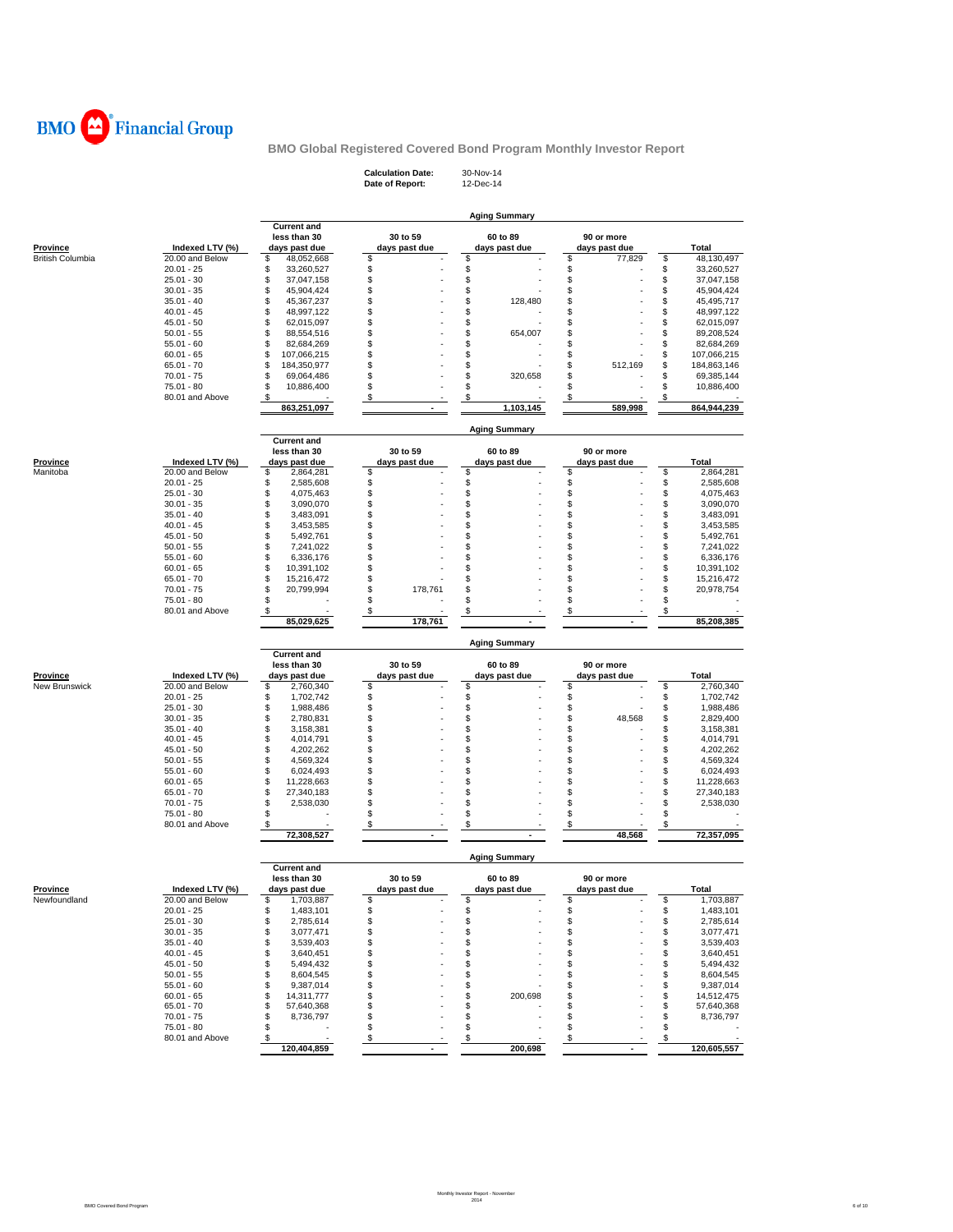

|                       |                                 |                                                     | <b>Calculation Date:</b><br>Date of Report: | 30-Nov-14<br>12-Dec-14           |                             |                            |
|-----------------------|---------------------------------|-----------------------------------------------------|---------------------------------------------|----------------------------------|-----------------------------|----------------------------|
|                       |                                 |                                                     |                                             | <b>Aging Summary</b>             |                             |                            |
| <b>Province</b>       | Indexed LTV (%)                 | <b>Current and</b><br>less than 30<br>days past due | 30 to 59<br>days past due                   | 60 to 89<br>days past due        | 90 or more<br>days past due | Total                      |
| Northwest Territories | 20.00 and Below<br>$20.01 - 25$ | \$<br>\$                                            | \$<br>\$                                    | \$<br>\$                         | \$<br>\$                    | \$                         |
|                       | $25.01 - 30$                    | \$                                                  | S                                           | \$                               | \$<br>÷                     | \$<br>\$                   |
|                       | $30.01 - 35$                    | \$                                                  | \$                                          | S                                | \$                          | \$                         |
|                       | $35.01 - 40$                    | \$                                                  | \$                                          | S                                | \$                          | \$                         |
|                       | $40.01 - 45$                    | \$                                                  | \$                                          | \$                               | \$                          | \$                         |
|                       | $45.01 - 50$                    | \$                                                  | \$                                          | \$                               | \$                          | \$                         |
|                       | $50.01 - 55$                    | \$                                                  | \$                                          | \$                               | \$                          | \$                         |
|                       | $55.01 - 60$                    | \$                                                  | S                                           | \$                               | \$                          | \$                         |
|                       | $60.01 - 65$                    | \$                                                  | S                                           | \$                               | \$                          | \$                         |
|                       | $65.01 - 70$                    | \$                                                  | \$                                          | S                                | \$                          | \$                         |
|                       | 70.01 - 75                      | \$                                                  | \$                                          | \$                               | \$                          | \$                         |
|                       | 75.01 - 80                      | \$                                                  | \$                                          | \$                               | \$                          | \$                         |
|                       | 80.01 and Above                 | \$                                                  | \$                                          | S                                | \$                          | \$                         |
|                       |                                 | \$<br>$\blacksquare$                                | \$                                          | \$                               | \$<br>$\blacksquare$        | \$                         |
|                       |                                 |                                                     |                                             |                                  |                             |                            |
|                       |                                 | <b>Current and</b>                                  |                                             | <b>Aging Summary</b>             |                             |                            |
|                       |                                 | less than 30                                        | 30 to 59                                    | 60 to 89                         | 90 or more                  |                            |
| <b>Province</b>       | Indexed LTV (%)                 | days past due                                       | days past due                               | days past due                    | days past due               | <b>Total</b>               |
| Nova Scotia           | 20.00 and Below                 | \$<br>3,482,013                                     | \$                                          | \$                               | \$                          | \$<br>3,482,013            |
|                       | $20.01 - 25$                    | \$<br>3,270,985                                     | \$                                          | \$                               | \$                          | \$<br>3,270,985            |
|                       | $25.01 - 30$                    | \$<br>5,202,821                                     | \$                                          | \$                               | \$                          | \$<br>5,202,821            |
|                       | $30.01 - 35$                    | \$<br>5,337,042                                     | \$                                          | \$                               | \$                          | \$<br>5,337,042            |
|                       | $35.01 - 40$                    | \$<br>6,893,748                                     | \$                                          | \$                               | \$                          | \$<br>6,893,748            |
|                       | $40.01 - 45$                    | \$<br>6,615,207                                     | \$                                          | \$                               | \$                          | \$<br>6,615,207            |
|                       | $45.01 - 50$                    | \$<br>7,597,118                                     | \$                                          | \$                               | \$                          | \$<br>7,597,118            |
|                       | $50.01 - 55$                    | \$<br>11,111,934                                    | \$                                          | \$                               | \$                          | \$<br>11,111,934           |
|                       | $55.01 - 60$                    | \$<br>12,521,869                                    | \$                                          | \$                               | \$                          | \$<br>12,521,869           |
|                       | $60.01 - 65$                    | \$<br>19,969,643                                    | \$                                          | \$                               | \$                          | \$<br>19,969,643           |
|                       | $65.01 - 70$                    | \$<br>41,471,636                                    | \$                                          | \$<br>689,861                    | \$                          | \$<br>42,161,497           |
|                       | $70.01 - 75$                    | \$<br>34,298,862                                    | \$                                          | \$                               | \$                          | \$<br>34,298,862           |
|                       | 75.01 - 80                      | \$<br>12,641,876                                    | \$                                          | \$                               | \$                          | \$<br>12,641,876           |
|                       | 80.01 and Above                 | \$                                                  | \$                                          | \$                               | \$                          | \$                         |
|                       |                                 | 170,414,753                                         |                                             | 689.861                          |                             | 171,104,614                |
|                       |                                 |                                                     |                                             | <b>Aging Summary</b>             |                             |                            |
|                       |                                 | <b>Current and</b>                                  |                                             |                                  |                             |                            |
|                       |                                 | less than 30                                        | 30 to 59                                    | 60 to 89                         | 90 or more                  |                            |
| Province              | Indexed LTV (%)                 | days past due                                       | days past due                               | days past due                    | days past due               | Total                      |
| Nunavut               | 20.00 and Below                 | \$                                                  | \$                                          | \$                               | \$                          | \$                         |
|                       | $20.01 - 25$                    | \$                                                  | \$                                          | \$                               | \$                          | \$                         |
|                       | $25.01 - 30$                    | \$                                                  | \$                                          | \$                               | \$                          | \$                         |
|                       | $30.01 - 35$                    | \$                                                  | \$                                          | \$                               | \$                          | \$                         |
|                       | $35.01 - 40$                    | \$                                                  | \$                                          | S                                | \$                          | \$                         |
|                       | $40.01 - 45$                    | \$                                                  | \$                                          | \$                               | \$                          | \$                         |
|                       | $45.01 - 50$                    | \$                                                  | \$                                          | \$                               | \$                          | \$                         |
|                       | $50.01 - 55$                    | \$                                                  | S                                           | \$                               | \$                          | \$                         |
|                       | $55.01 - 60$                    | \$                                                  | \$                                          | \$                               | \$                          | \$                         |
|                       | $60.01 - 65$                    | \$                                                  | S                                           | S                                | \$                          | \$                         |
|                       | $65.01 - 70$                    | \$                                                  | S                                           | \$                               | \$                          | \$                         |
|                       | $70.01 - 75$                    | \$                                                  | \$                                          | \$                               | \$                          | \$                         |
|                       | 75.01 - 80                      | \$                                                  | \$                                          | \$                               | \$                          | \$                         |
|                       | 80.01 and Above                 | \$<br>\$<br>$\mathbf{r}$                            | \$<br>\$                                    | \$<br>\$<br>$\ddot{\phantom{1}}$ | \$<br>\$<br>÷.              | \$<br>\$<br>$\blacksquare$ |
|                       |                                 |                                                     |                                             | <b>Aging Summary</b>             |                             |                            |
|                       |                                 | <b>Current and</b>                                  |                                             |                                  |                             |                            |
|                       |                                 | less than 30                                        | 30 to 59                                    | 60 to 89                         | 90 or more                  |                            |
| <b>Province</b>       | Indexed LTV (%)                 | days past due                                       | days past due                               | days past due                    | days past due               | <b>Total</b>               |
| Ontario               | 20.00 and Below                 | \$<br>116,246,546                                   | \$                                          | \$                               | \$<br>26,835                | \$<br>116,273,381          |
|                       | $20.01 - 25$                    | \$<br>86,211,449                                    | \$                                          | \$                               | \$<br>70,523                | \$<br>86,281,972           |
|                       | $25.01 - 30$                    | \$<br>116,123,074                                   | \$                                          | \$                               | \$                          | \$<br>116,123,074          |
|                       | $30.01 - 35$                    | \$<br>141,686,890                                   | \$                                          | \$                               | \$                          | \$<br>141,686,890          |
|                       | $35.01 - 40$                    | 144,258,673<br>\$                                   | 116,831<br>\$                               | \$                               | \$                          | \$<br>144,375,504          |
|                       | $40.01 - 45$                    | \$<br>156,549,735                                   | \$                                          | \$                               | \$                          | \$<br>156,549,735          |
|                       | $45.01 - 50$                    | \$<br>184,100,347                                   | \$                                          | \$                               | \$                          | \$<br>184,100,347          |
|                       | $50.01 - 55$                    | 225,544,223<br>\$                                   | \$                                          | \$                               | \$                          | \$<br>225,544,223          |
|                       | $55.01 - 60$                    | \$<br>306,173,841                                   | \$                                          | \$                               | \$<br>339,610               | \$<br>306,513,452          |
|                       | $60.01 - 65$                    | \$<br>455,129,706                                   | \$                                          | \$                               | \$                          | \$<br>455,129,706          |
|                       | 65.01 - 70                      | \$<br>688,366,533                                   | \$                                          | \$<br>543,920                    | \$<br>206,914               | \$<br>689,117,366          |
|                       |                                 |                                                     |                                             |                                  |                             |                            |
|                       | $70.01 - 75$                    | \$<br>87,984,384                                    | \$                                          | \$<br>170,762                    | \$                          | \$<br>88,155,146           |
|                       | 75.01 - 80                      | \$<br>16,653,767                                    | \$                                          | \$                               | \$<br>335,921               | \$<br>16,989,689           |
|                       | 80.01 and Above                 | \$<br>2,725,029,169                                 | \$<br>116,831                               | \$<br>714,682                    | \$<br>979,803               | \$<br>2,726,840,486        |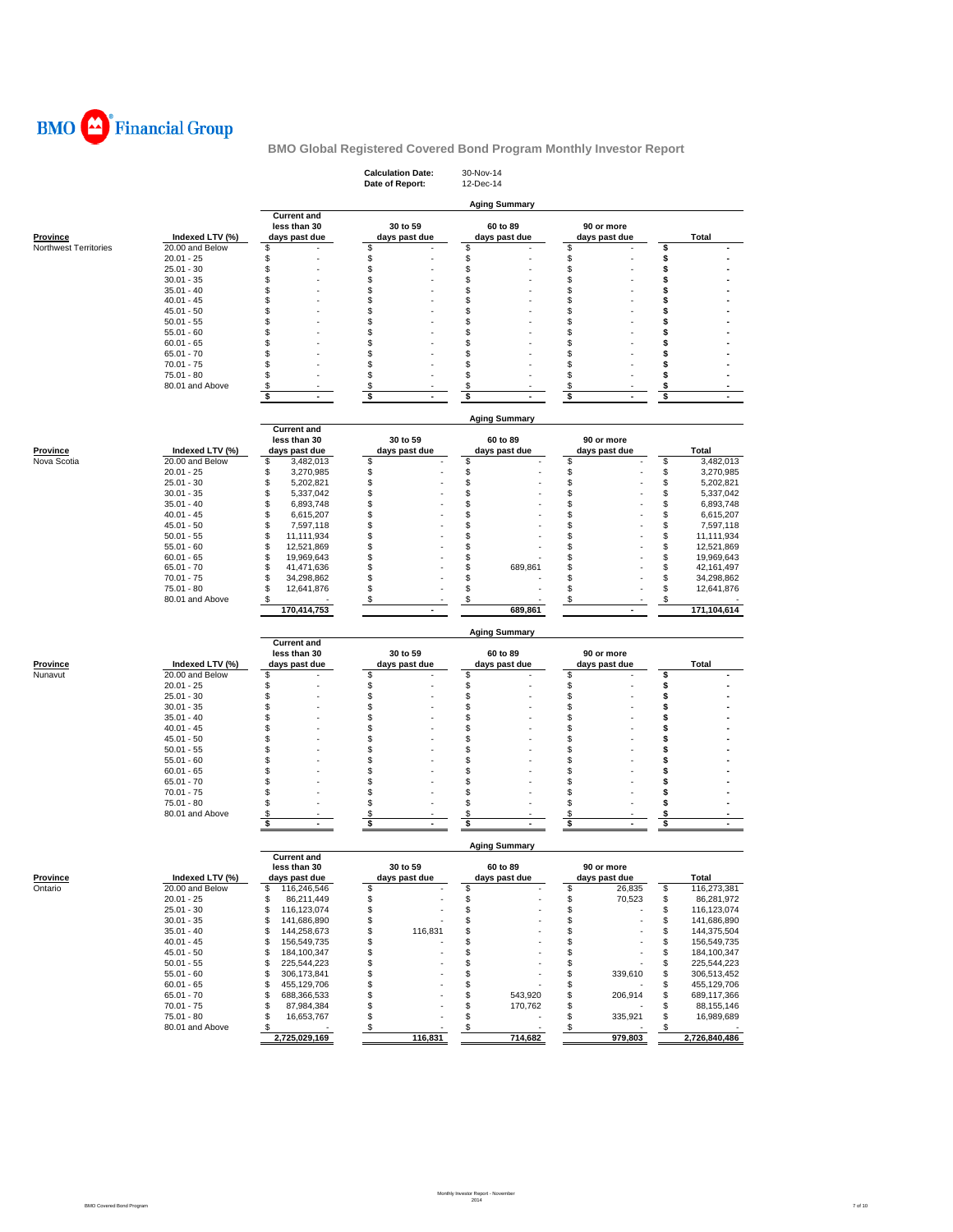

|                                      |                                    |                                                   | <b>Calculation Date:</b><br>Date of Report: | 30-Nov-14<br>12-Dec-14    |                             |                                      |
|--------------------------------------|------------------------------------|---------------------------------------------------|---------------------------------------------|---------------------------|-----------------------------|--------------------------------------|
|                                      |                                    |                                                   |                                             | <b>Aging Summary</b>      |                             |                                      |
|                                      |                                    | <b>Current and</b><br>less than 30                | 30 to 59                                    | 60 to 89                  | 90 or more                  |                                      |
| <b>Province</b>                      | Indexed LTV (%)                    | days past due                                     | days past due                               | days past due             | days past due               | Total                                |
| Prince Edward Island                 | 20.00 and Below                    | 683,169<br>\$                                     | \$                                          | \$                        | \$                          | \$<br>683,169                        |
|                                      | $20.01 - 25$                       | \$<br>702,560                                     | \$                                          | \$                        | \$                          | \$<br>702,560                        |
|                                      | $25.01 - 30$                       | \$<br>148,518                                     | \$                                          |                           | \$                          | \$<br>148,518                        |
|                                      | $30.01 - 35$                       | \$<br>876,548                                     | \$                                          | \$                        | \$                          | \$<br>876,548                        |
|                                      | $35.01 - 40$                       | \$<br>703,010                                     | \$                                          | \$                        | \$                          | \$<br>703,010                        |
|                                      | $40.01 - 45$                       | \$<br>1,662,807                                   | \$                                          | \$                        | \$                          | \$<br>1,662,807                      |
|                                      | $45.01 - 50$                       | \$<br>953,307<br>\$                               | \$<br>\$                                    | \$<br>\$                  | \$                          | \$<br>953,307<br>\$                  |
|                                      | $50.01 - 55$                       | 1,434,311<br>\$                                   | \$                                          | \$                        | \$<br>\$                    | 1,434,311<br>\$                      |
|                                      | $55.01 - 60$<br>$60.01 - 65$       | 3,735,351<br>\$<br>4,074,189                      | \$                                          | \$                        | \$                          | 3,735,351<br>\$<br>4,074,189         |
|                                      | $65.01 - 70$                       | \$<br>10,962,675                                  | \$                                          | \$                        | \$                          | \$<br>10,962,675                     |
|                                      | $70.01 - 75$                       | \$<br>672,413                                     | \$                                          | \$                        | \$                          | \$<br>672,413                        |
|                                      | 75.01 - 80                         | \$                                                | \$                                          | \$                        | \$                          | \$                                   |
|                                      | 80.01 and Above                    | \$                                                | \$                                          | \$                        | \$                          | \$                                   |
|                                      |                                    | 26,608,858                                        |                                             |                           |                             | 26,608,858                           |
|                                      |                                    |                                                   |                                             |                           |                             |                                      |
|                                      |                                    | <b>Current and</b>                                |                                             | <b>Aging Summary</b>      |                             |                                      |
|                                      |                                    | less than 30                                      | 30 to 59                                    | 60 to 89                  | 90 or more                  |                                      |
| <b>Province</b>                      | Indexed LTV (%)                    | days past due                                     | days past due                               | days past due             | days past due               | Total                                |
| Quebec                               | 20.00 and Below                    | \$<br>32,617,922                                  | \$                                          | \$                        | \$                          | \$<br>32,617,922                     |
|                                      | $20.01 - 25$                       | \$<br>23,457,652                                  | \$<br>57,362                                | \$                        | \$<br>63,147                | \$<br>23,578,160                     |
|                                      | $25.01 - 30$                       | \$<br>32,834,074                                  | \$                                          | \$                        | \$                          | \$<br>32,834,074                     |
|                                      | $30.01 - 35$<br>$35.01 - 40$       | \$<br>39,715,815<br>\$<br>43,791,751              | \$<br>\$<br>88,569                          | \$<br>50,874<br>\$        | \$<br>\$                    | \$<br>39,766,690<br>\$<br>43,880,320 |
|                                      | $40.01 - 45$                       | \$<br>55,602,949                                  | \$                                          | \$                        | \$                          | \$<br>55,602,949                     |
|                                      | $45.01 - 50$                       | \$<br>58,540,595                                  | \$                                          | \$                        | \$<br>136,286               | \$<br>58,676,881                     |
|                                      | $50.01 - 55$                       | \$<br>65,647,250                                  | \$                                          | \$                        | \$<br>251,017               | \$<br>65,898,268                     |
|                                      | $55.01 - 60$                       | \$<br>90,077,741                                  | \$                                          | \$                        | \$<br>178,670               | \$<br>90,256,411                     |
|                                      | $60.01 - 65$                       | \$<br>126,700,609                                 | \$                                          | \$<br>1,137,244           | \$<br>311,882               | \$<br>128,149,735                    |
|                                      | $65.01 - 70$                       | \$<br>228,863,489                                 | \$                                          | \$                        | \$<br>214,352               | \$<br>229,077,841                    |
|                                      | $70.01 - 75$                       | \$<br>309,013,475                                 | \$                                          | \$<br>120.907             | \$                          | \$<br>309,134,381                    |
|                                      | 75.01 - 80                         | \$<br>52,362,782                                  | \$                                          | \$                        | \$<br>544,566               | \$<br>52,907,347                     |
|                                      | 80.01 and Above                    | \$                                                | \$                                          | \$                        | \$                          | \$                                   |
|                                      |                                    |                                                   |                                             |                           |                             |                                      |
|                                      |                                    | 1,159,226,104                                     | 145,930                                     | 1,309,025                 | 1,699,919                   | 1,162,380,979                        |
|                                      |                                    |                                                   |                                             | <b>Aging Summary</b>      |                             |                                      |
|                                      |                                    | <b>Current and</b>                                |                                             |                           |                             |                                      |
| Province                             | Indexed LTV (%)                    | less than 30                                      | 30 to 59<br>days past due                   | 60 to 89<br>days past due | 90 or more<br>days past due | Total                                |
| Saskatchewan                         | 20.00 and Below                    | days past due<br>\$<br>2,489,894                  | \$                                          | \$                        | \$                          | \$<br>2,489,894                      |
|                                      | $20.01 - 25$                       | \$<br>1,809,403                                   | \$                                          |                           | \$                          | \$<br>1,809,403                      |
|                                      | $25.01 - 30$                       | \$<br>2,819,201                                   | \$                                          | \$<br>\$                  | \$                          | \$<br>2,819,201                      |
|                                      | $30.01 - 35$                       | \$<br>3,723,192                                   | \$                                          | \$                        | \$                          | \$<br>3,723,192                      |
|                                      | $35.01 - 40$                       | \$<br>4,368,021                                   | \$                                          | \$                        | \$                          | \$<br>4,368,021                      |
|                                      | $40.01 - 45$                       | \$<br>6,238,921                                   | \$                                          | \$                        | \$                          | \$<br>6,238,921                      |
|                                      | $45.01 - 50$                       | \$<br>6,989,831                                   | \$                                          | \$                        | \$                          | \$<br>6,989,831                      |
|                                      | $50.01 - 55$                       | \$<br>9,961,421                                   | \$                                          | \$                        | \$                          | \$<br>9,961,421                      |
|                                      | $55.01 - 60$                       | \$<br>10,867,316                                  | \$                                          | \$                        | \$                          | \$<br>10,867,316                     |
|                                      | $60.01 - 65$                       | \$<br>14,968,017                                  | \$                                          | \$                        | \$                          | \$<br>14,968,017                     |
|                                      | $65.01 - 70$                       | \$<br>38,540,540                                  | \$                                          | \$                        | \$<br>217,131               | \$<br>38,757,672                     |
|                                      | $70.01 - 75$                       | \$<br>4,064,847                                   | \$                                          | \$                        | \$<br>230,641               | \$<br>4,295,488                      |
|                                      | 75.01 - 80<br>80.01 and Above      | \$<br>\$                                          | \$<br>\$                                    | \$<br>\$                  | \$<br>\$                    | \$<br>\$                             |
|                                      |                                    | 106,840,607                                       |                                             |                           | 447,772                     | 107,288,379                          |
|                                      |                                    |                                                   |                                             | <b>Aging Summary</b>      |                             |                                      |
|                                      |                                    | <b>Current and</b>                                |                                             |                           |                             |                                      |
|                                      |                                    | less than 30                                      | 30 to 59                                    | 60 to 89                  | 90 or more                  |                                      |
| <b>Province</b><br>Yukon Territories | Indexed LTV (%)<br>20.00 and Below | days past due<br>\$                               | days past due<br>\$                         | days past due<br>\$       | days past due<br>\$         | <b>Total</b><br>\$                   |
|                                      | $20.01 - 25$                       | \$                                                | \$                                          | \$                        | \$                          | \$                                   |
|                                      | 25.01 - 30                         | \$                                                | \$                                          | \$                        | \$                          | \$                                   |
|                                      | $30.01 - 35$                       | S                                                 | \$                                          | \$                        | \$                          | \$                                   |
|                                      | $35.01 - 40$                       | S.                                                | \$                                          | S                         | \$                          | \$                                   |
|                                      | $40.01 - 45$                       | S                                                 | \$                                          | \$                        | \$                          | s                                    |
|                                      | $45.01 - 50$                       | S                                                 | \$                                          | \$                        | \$                          | s                                    |
|                                      | $50.01 - 55$                       | S                                                 | \$                                          | S                         | \$                          | s                                    |
|                                      | $55.01 - 60$                       | S                                                 | \$                                          | \$                        | \$                          | \$                                   |
|                                      | $60.01 - 65$                       | S                                                 | \$                                          | S                         | \$                          | s                                    |
|                                      | $65.01 - 70$                       | S                                                 | \$                                          | \$                        | \$                          | s                                    |
|                                      | $70.01 - 75$                       | S.                                                | \$                                          | \$                        | \$                          | \$                                   |
|                                      | 75.01 - 80                         | \$                                                | \$                                          | \$                        | \$                          | \$                                   |
|                                      | 80.01 and Above                    | \$<br>$\boldsymbol{\mathsf{s}}$<br>$\blacksquare$ | \$<br>\$                                    | \$<br>$\sqrt{2}$          | \$<br>\$                    | \$<br>\$                             |

<sup>(1)</sup> Value as determined by adjusting, not less than quarterly, the Original Market Value utilizing the Indexation Methodology (see Appendix for details) for subsequent price developments.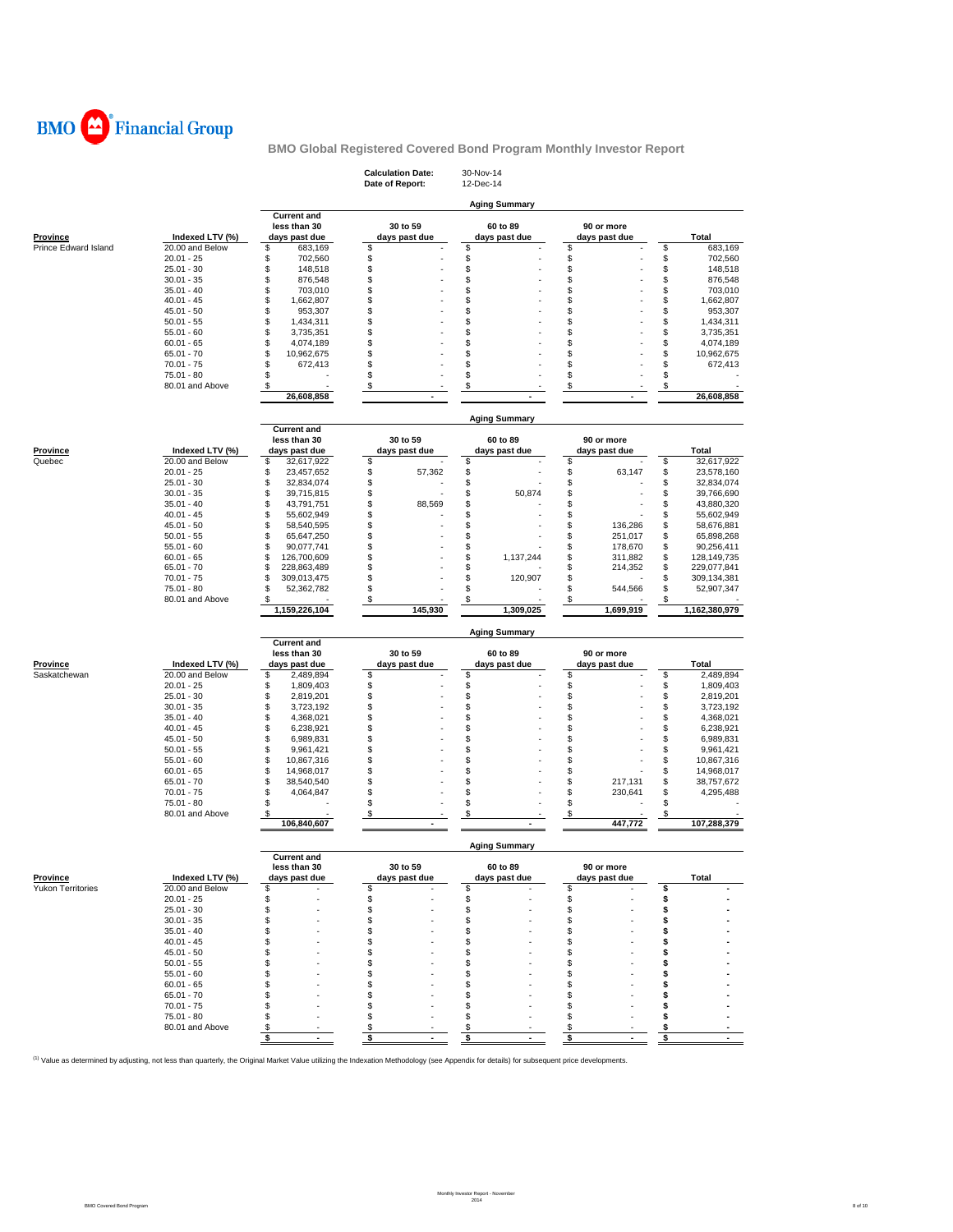

| <b>Calculation Date:</b> | 30-Nov-14 |
|--------------------------|-----------|
| Date of Report:          | 12-Dec-14 |

**Cover Pool - Current LTV Distribution by Credit Score (1)**

|                 |             |             | <b>Credit Scores</b> |               |               |               |               |
|-----------------|-------------|-------------|----------------------|---------------|---------------|---------------|---------------|
| Indexed LTV (%) | <600        | $600 - 650$ | 651 - 700            | 701 - 750     | 751 - 800     | >800          | Total         |
| 20.00 and Below | 5.821.719   | 4.391.565   | 12.599.130           | 30.904.369    | 95.089.203    | 88,225,992    | 237.031.978   |
| $20.01 - 25$    | 2.450.576   | 3.484.951   | 11.472.185           | 27.567.622    | 77.921.171    | 52.433.837    | 175.330.342   |
| $25.01 - 30$    | 4.637.974   | 6.302.771   | 20.925.113           | 39.082.333    | 87.077.925    | 69.252.921    | 227.279.037   |
| $30.01 - 35$    | 6.188.844   | 8.510.477   | 26.356.062           | 49.748.821    | 111.285.641   | 77.148.162    | 279.238.008   |
| $35.01 - 40$    | 8.607.731   | 10.314.914  | 30.027.269           | 56.011.668    | 114.843.306   | 71.363.663    | 291.168.552   |
| $40.01 - 45$    | 8.534.110   | 14.047.537  | 32.313.334           | 62.316.733    | 132.489.361   | 77.007.432    | 326,708,506   |
| $45.01 - 50$    | 8.022.423   | 18.256.477  | 39.623.201           | 99.440.711    | 158.806.256   | 70.172.556    | 394.321.624   |
| $50.01 - 55$    | 17.593.158  | 21.966.414  | 51.515.212           | 116.796.261   | 199.938.235   | 83.822.414    | 491.631.694   |
| $55.01 - 60$    | 20.603.048  | 33.657.716  | 79.871.083           | 159.209.431   | 246.703.066   | 97.600.058    | 637.644.404   |
| $60.01 - 65$    | 17.413.105  | 34.356.811  | 117.888.566          | 243.600.266   | 386.658.040   | 130.945.285   | 930.862.073   |
| $65.01 - 70$    | 19.161.459  | 55.934.318  | 204.020.365          | 415.752.788   | 599.023.749   | 180.409.427   | ,474,302,106  |
| $70.01 - 75$    | 5.843.363   | 23.324.861  | 89.958.248           | 178.109.613   | 226.416.597   | 66.322.064    | 589.974.746   |
| $75.01 - 80$    | 590.971     | 4.428.209   | 14.673.783           | 33.824.734    | 30.507.906    | 9,399,708     | 93,425,312    |
| 80.01 and Above |             |             |                      |               |               |               |               |
|                 | 125.468.481 | 238.977.022 | 731.243.552          | 1.512.365.352 | 2.466.760.458 | 1.074.103.519 | 6.148.918.384 |

<sup>(1)</sup> Market Value as determined by adjusting, not less than quarterly, the Original Market Value utilizing the Indexation Methodology (see Appendix for details) for subsequent price developments.